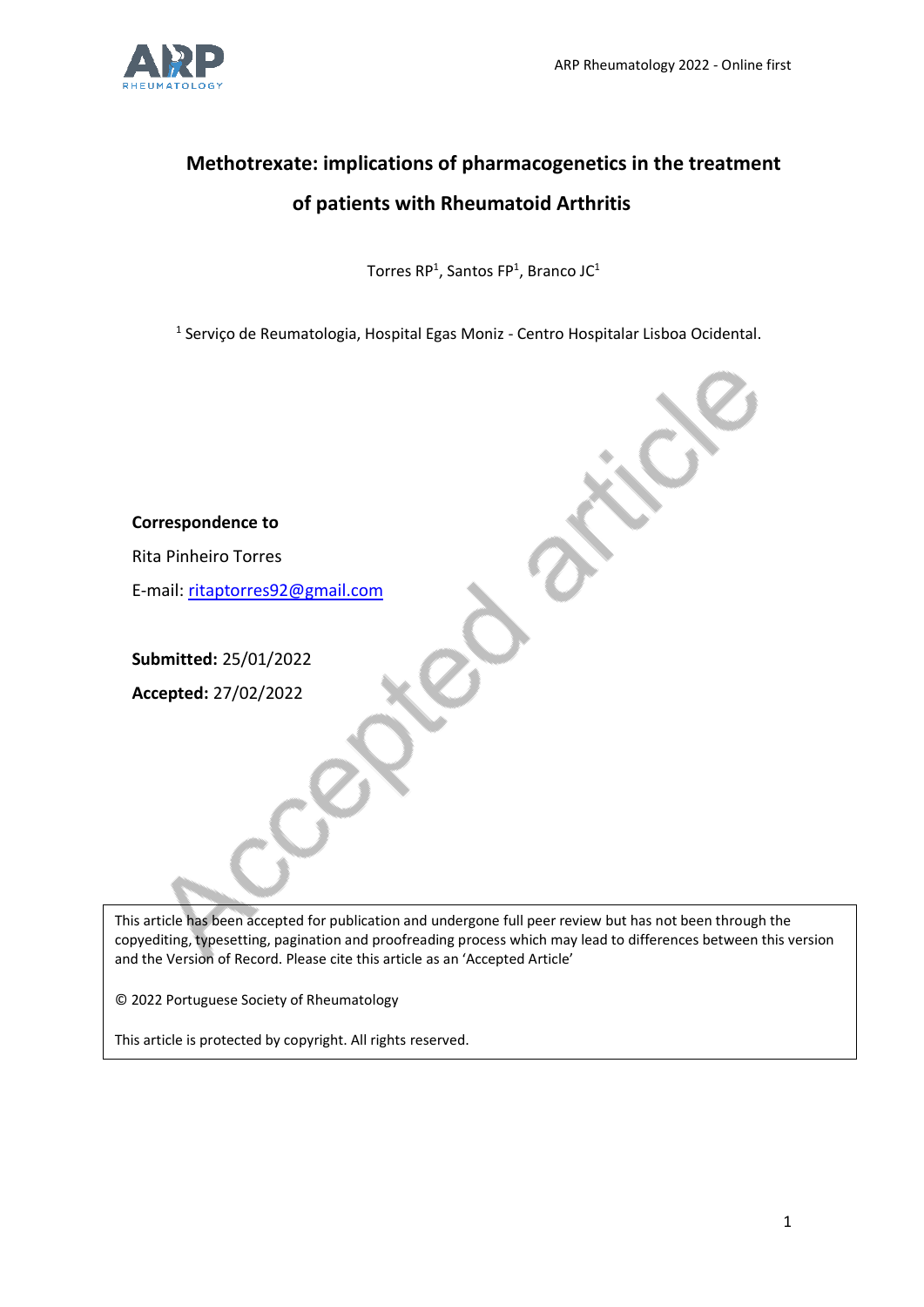

#### **Abstract**

Background: Methotrexate (MTX) is an anti-folate drug with anti-proliferative and antiinflammatory effects. MTX proved to be the most highly effective, fast-acting disease modifying anti-rheumatic drug (DMARD), being widely used for the treatment of rheumatoid arthritis (RA).

Objectives: This review aims to describe the main genetic variants identified concerning proteins that play a role in methotrexate's kinetics and efficiency profile.

Methods: A literature review was conducted since January of 2000 until December 2020, by searching the PubMed and Embase bibliographic databases, employing the following MeSH terms: methotrexate, pharmacogenetics, pharmacokinetics, and rheumatoid arthritis. The search was limited to articles in English language. Two independent reviewers screened the titles and abstracts followed by a full-text review to assess papers regarding their eligibility. A total of 48 articles matched the research criteria and were analyzed.

Results: Genetic variants of four main proteins, with different functions, have been consistently described. Reduced folate carrier 1 (RFC1), a constitutively expressed folate transport protein that has high affinity for MTX is responsible, almost exclusively, for the transport of folate and MTX into the cell. The most studied variant of the gene is the 80G>A variant, mapped within exon 2, on chromosome 21. It seems to improve RA responses to MTX, clinical efficacy with long disease remission. ABC transporters are involved in the efflux of MTX from cells. An increased expression and function of these transporters should decrease MTX concentrations in target cells, resulting in lack of therapeutic response. ABCB1 3435 C/T is a high frequency polymorphism, significantly associated with RA good responses, symptom remission and reduced adverse events, due to MTX treatment.Thymidylate synthase (TYMS) is involved in thymidine synthesis. MTX decreases TYMS activity by inhibition and decreasing the access to tetrahydrofolate (THF) cofactors. The most common genetic variant of the TYMS gene consists of a 28 bp tandem repeat, with double and triple number of repeats (2R and 3R). The 3R allele genotype was associated with decreased efficacy and increased toxicity. The 5,10 methylenetetrahydrofolate reductase (MTHFR) enzyme is indirectly inhibited by MTX. The most common SNPs of the MTHFR gene are C677T and A1298C. Both are associated with a decreased efficacy and an increased toxicity of MTX.

Conclusion: MTX response is affected by many gene variants; the effect of each variant separately is likely to be small. Additionally, gene-gene interaction seems to enhance the potential role of linkage disequilibrium. This shows the emerging need for a better gene characterization and to improve the knowledge about variants distribution according to ethnicity, to explain different responses to MTX at an individual level.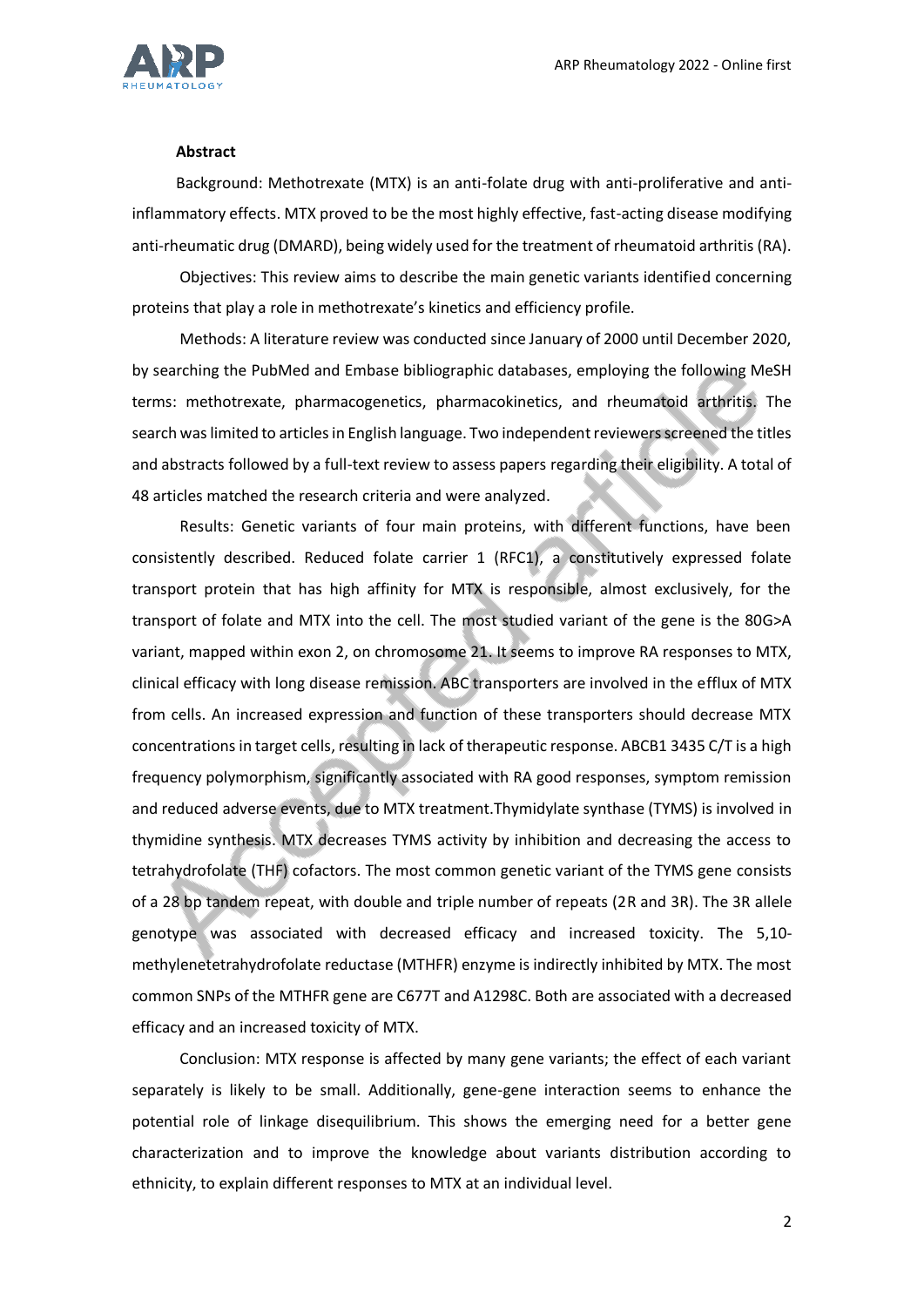

**Keywords:** Methotrexate; Rheumatoid arthritis; Pharmacogenetics.

#### **Introduction**

Methotrexate (MTX) is an anti-folate drug with anti-proliferative and anti-inflammatory effects, due to the inhibition of several key enzymes involved in folate, methionine, adenosine and *de novo* nucleotide synthesis pathways<sup>1</sup>.

MTX enters cells via reduced folate carriers [solute carrier family (SLC)] and is transported out of cells via ATP-binding cassettes (ABCs). Intracellular activation involves MTX polyglutamation by folylpolyglutamate synthetase (FPGS). Then, polyglutamated MTX (MTX-PG) competitively inhibits dihydrofolate reductase (DHFR) activity. Other enzymes, such as methylenetetrahydrofolate reductase (MTHFR) are believed to contribute to the anti-folate effects of MTX, although not by direct inhibition<sup>2,3</sup>. Furthermore, MTX-PG inhibits thymidylate synthase (TYMS), 5-aminoimidazole-4-carboxamide ribonucleotide (AICAR) and formyltransferase (ATIC), contributing to the intracellular accumulation of adenosine<sup>1,2,4</sup>.

Due to its anti-proliferative effect, MTX was initially used in high doses as a chemotherapy agent for hematological neoplastic diseases. Later, MTX proved to be the most highly effective, fast- acting disease modifying anti-rheumatic drug (DMARD), being widely used for the treatment of rheumatoid arthritis (RA)<sup>5,6</sup>.

Even though the combined efficacy and persistence rates for MTX are superior to that of other DMARDs, considerable interpatient and intrapatient variability has been observed. Estimates indicate that up to one-third of patients fail to respond to treatment because of a lack of efficacy, and this variation limits the treatment options for certain patients<sup>7,8</sup>.

On the other hand, the low-dose MTX used in rheumatic diseases care has a safe profile, being well tolerated by most of the patients, inclusively with less reported toxicity than other DMARDs, while maintaining a very good efficacy<sup>7</sup>. Nonetheless, adverse drug reactions (ADRs) are the main cause of MTX discontinuation<sup>9</sup>, requiring close clinical and laboratorial monitoring. A pooled analysis of 21 prospective RA studies found at least one ADRs to occur in 72.9 % of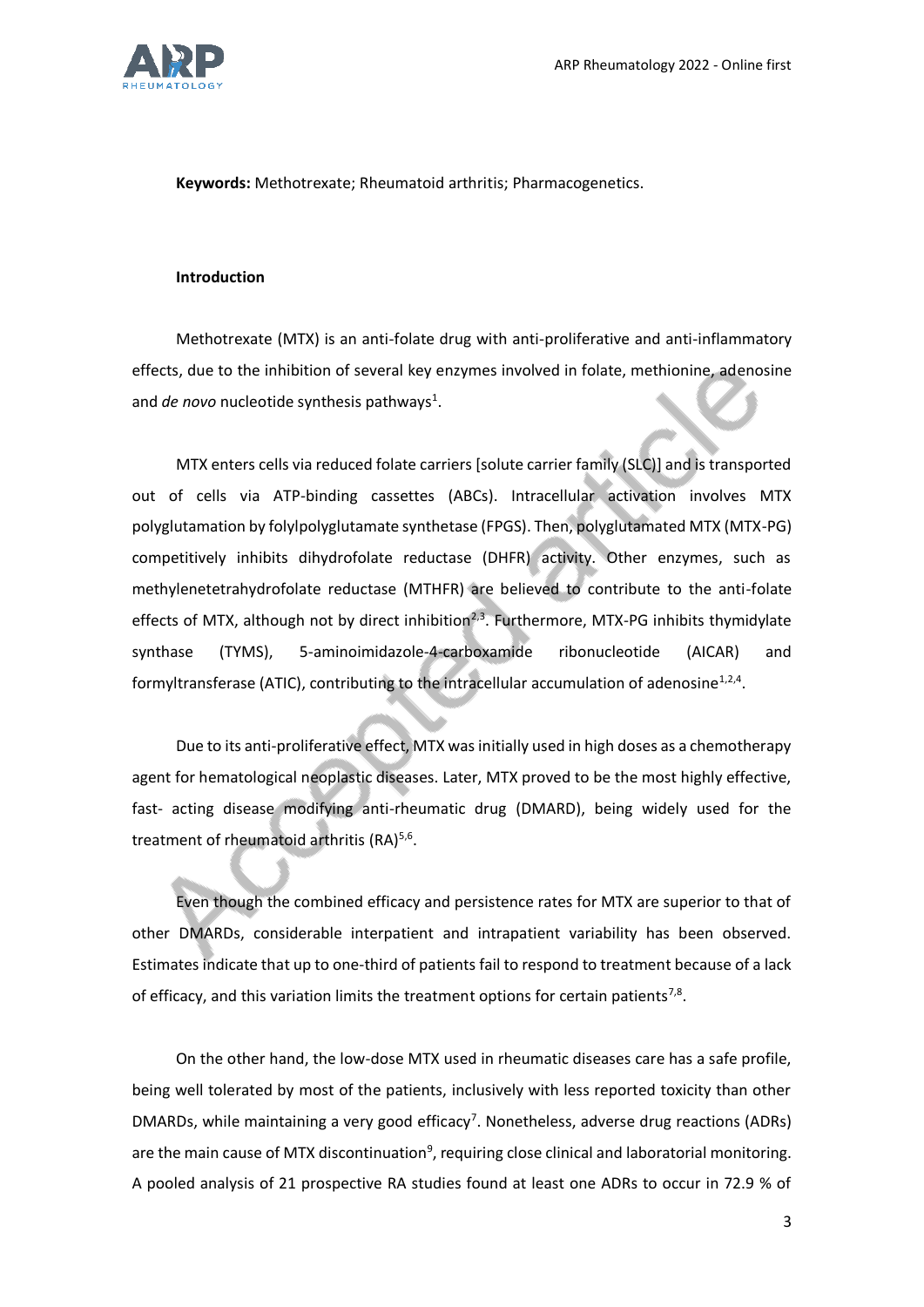

patients, with gastrointestinal disorders being the most frequent (30.8 %), followed by liver (18.5 %), skin (8.9 %), neurological (5.5 %) and hematological (5.2 %) toxicity $^{10}$ .

Over the past decade, numerous pharmacogenetic (PGx) studies have been undertaken to understand possible associations between genetic polymorphisms in genes encoding proteins involved in MTX carrier-mediated transport systems and/or intracellular pathways with MTX therapeutic outcome.

These PGx studies have been focusing on genes involved in MTX metabolic pathways, to identify relevant single nucleotide polymorphisms (SNPs). Potential candidate genes described are involved in influx, efflux, metabolism and effector pathways.

To date, 120 SNPs in 34 genes have already been identified, potentially contributing to treatment responses $11$ . However, studies present contradictory data, which leads to equivocal interpretations. Factors that may contribute to study variance observed include relatively limited sample sizes with limited statistical power, heterogeneity between of the studied populations and lack of investigation of variants in multiple genes.

For being objective, this review will only address the most well described genetic variants of different proteins, and the effect that each of them has in the pharmacokinetics, efficiency/resistance profile and food/drug interactions related with methotrexate, in RA patients.

# **Methods**

A literature review was conducted since January of 2000 until December 2020, by searching the PubMed and Embase bibliographic databases. A sensitive search strategy was employed using the following medical subject headings (MeSH) terms: methotrexate, pharmacogenetics, pharmacokinetics, and rheumatoid arthritis.

The search was limited to articles in English language. Two independent reviewers screened the titles and abstracts, followed by a full-text review to assess papers regarding their eligibility. A total of 48 articles matched the research criteria and were analyzed. The bibliography of the retrieved articles was screened for cross-references, so it would be possible to identify additional publications not indexed in the cited databases.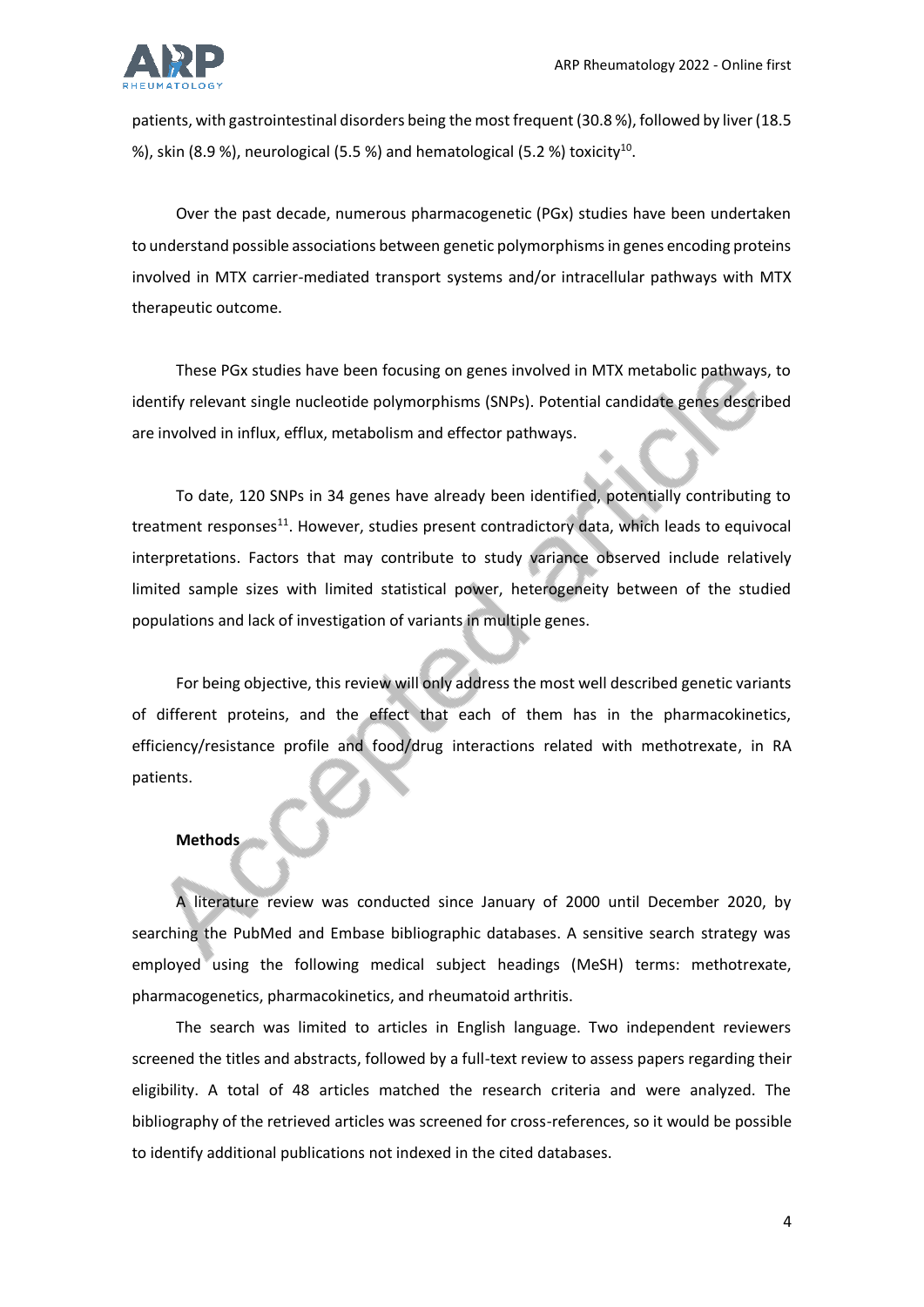

The considered SNPs are presented considering the function of protein they encode (Table I).

## **Results**

## **Cellular Transporters Genes**

*Reduced folate carrier 1* (*RFC1*) is a constitutively expressed folate transport protein that has high affinity for MTX and is responsible almost exclusively for the transport of folate and MTX into the cell. *RFC1* is expressed in a variety of tissues, with the highest expression in the placenta, liver, and leukocytes<sup>1</sup>. The high expression of *RFC1* in the placenta may contribute to the efficacy of high-dose MTX to induce abortion $^{12}$ .

In a study conducted by Tazoe *et al.*, in 2015, demonstrated that subjects with RA and higher expression of *RFC1* were more likely to experience lower disease activity when medicated with MTX, which is consistent with the concept that MTX enters target cells through *RFC1*<sup>13</sup> .

The most studied variant of this gene is the *80G > A* variant (*rs1051266*), mapped within exon 2, on chromosome 21, and encodes a substitution of histidine for the arginine at amino acid position<sup>14</sup>. Studies on this SNP have generated contradictory results; some studies state the 80G/A variant is associated with improved RA responses to MTX<sup>15,16</sup>, and improved clinical efficacy through longer disease remission times<sup>17</sup>.

Some studies name the *80G/A* polymorphism as a clinical marker of MTX-related toxicity18-20, while the majority of meta-analyses suggest that *80G/A* is not associated with MTX toxicity<sup>21,22</sup>. Nevertheless, a meta-analysis by Qiu *et al.* (that included 10 studies with 791 patients suffering from adverse RA events), reported that *RFC1 80G/A* GG genotype was linked to MTX toxicity in Europeans<sup>23</sup>. These contradictory data are probably due to differences in the inclusion and exclusion criteria since Qiu *et al.* focused only on the association between gene polymorphisms and the toxicity to MTX in monotherapy and did not investigate gene–gene interactions.

ABC transporters are involved in the efflux of MTX from cells. Theoretically, increased expression or function of these transporters should decrease MTX concentrations in target cells, resulting in lack of therapeutic response to MTX<sup>4,15</sup>.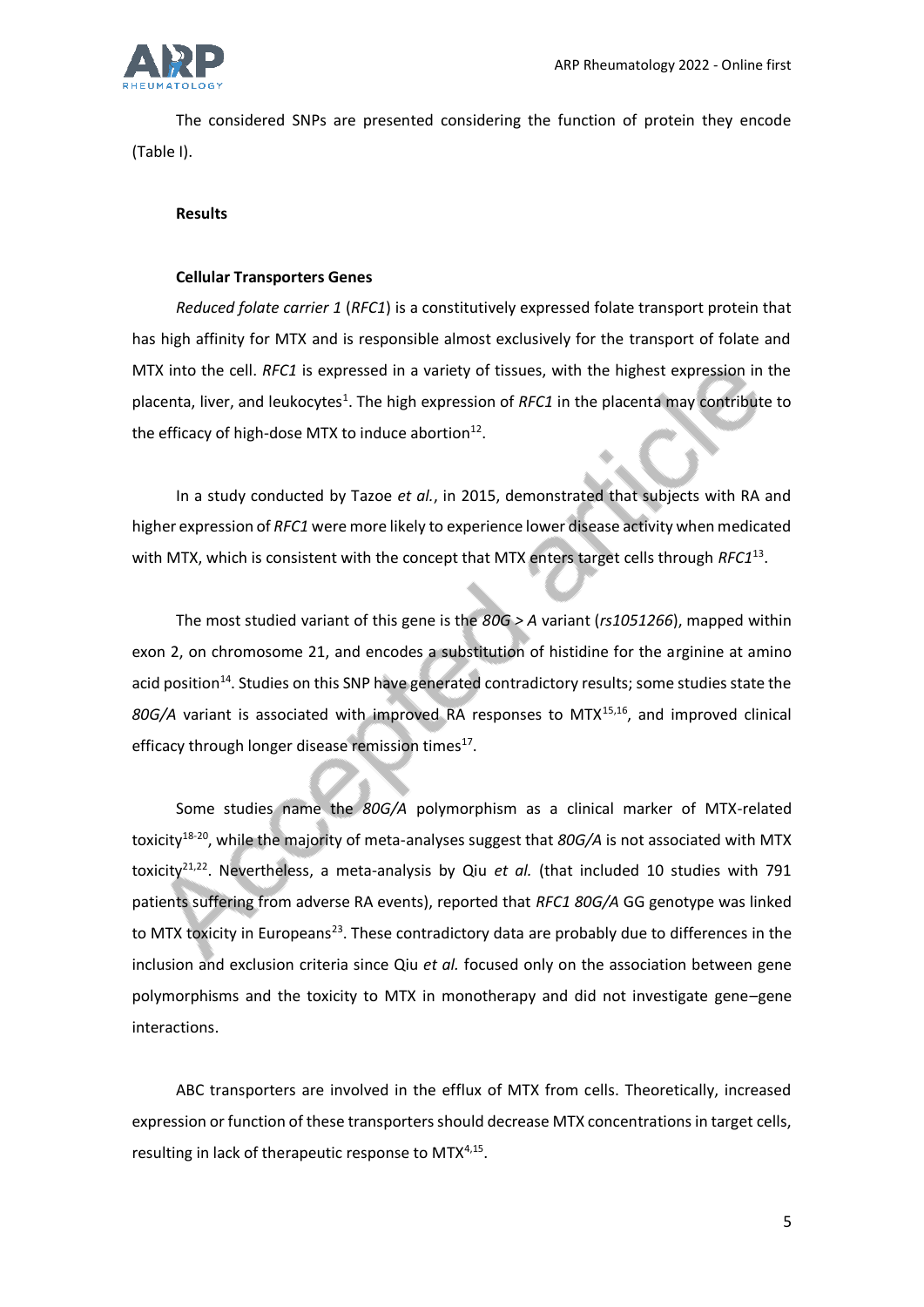

*ABCB1 3435 C/T* (*rs1045642*) is a high frequency polymorphism, significantly associated with RA responses, symptom remission and adverse events due to MTX treatment<sup>23,4</sup>. In 2016, Lee *et al.* showed no associations between *ABCB1 3435 C/T* and responses to MTX therapy. On the other hand, this polymorphism was associated with MTX toxicity in the same study<sup>6</sup>. Takatori *et al.*<sup>24</sup> found that patients with *ABCB1 3435C/C* and *3435C/T* showed higher therapeutic effects of MTX, which is inconsistent with the results of Lima *et al.*<sup>20</sup> .

These inconsistencies concerning the association between *ABCB1 3435* polymorphisms and MTX response status are relevant, since a previous meta-analysis showed a negative association between the *ABCB1 3435C/T* polymorphism and RA susceptibility or responsiveness to MTX<sup>6</sup>.

Regarding the *ABCC2* gene, only the studies concerning the SNP *1249G>A* (*rs2273697*) showed consistent results, namely increased MTX related toxicity<sup>25</sup>.

MTX competes with drugs like erythromycin, estradiol and etoposide for the ABCG2 transport. Therefore, polymorphisms leading to a decrease on the *ABCG2* expression can theoretically increase MTX toxicity, although this is yet to be proven.

About 80 to 90% of the administered dose of MTX is excreted unchanged in the urine within 48 hours, mostly in the first 8 to 12 h, through ABCC2, ABCC4, ABCB1, and ABCG2 transport proteins<sup>26</sup>.

Certain reasons can justify the lack of consistency of the mentioned studies: many of these could be considered small for genetics studies, and for that the results may not be replicable.

# **Intracellular pathway genes**

Both MTX and MTX-PGs competitively inhibit DHFR enzyme. MTX-PGs and DHF inhibit TYMS<sup>27</sup>. The inhibition of DHFR and TYMS leads to impaired THF and dTMP biosynthesis and allows an accumulation of toxic inhibitory substrate DHF, resulting in the blockage of *de novo*  purine synthesis, negatively affecting both DNA and RNA synthesis.

A total of nine studies have analyzed 13 different genetic variants of the *DHFR g*ene, however none of the associations found for these variants have been replicated yet<sup>28,29,30</sup>. In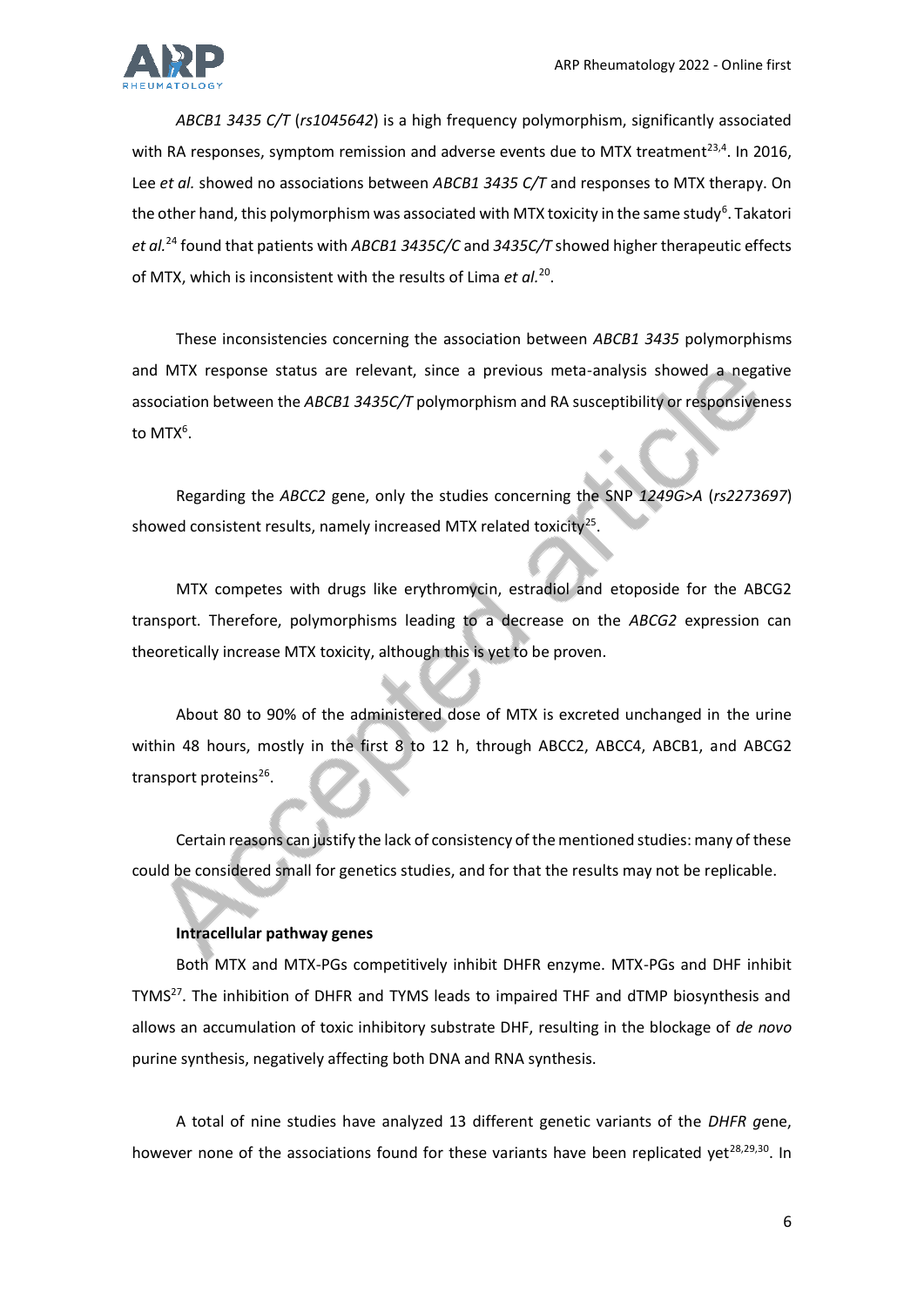

addition, an observed *DHFR* gene polymorphism, *79940143T>C* (*rs1643650*), was associated with lower event-free survival likely do to the higher *DHFR* mRNA levels<sup>31</sup>.

TYMS is involved in thymidine synthesis. MTX decreases the activity of TYMS, by inhibiting it and decreasing access to tetrahydrofolate (THF) cofactors<sup>1</sup>. Inhibition of TYMS decreases the number of nucleotides available for DNA synthesis, reducing its synthesis. This molecular mechanism seems to be important in the inhibition T-cell proliferation because activated T cells almost exclusively rely on the new nucleotide synthesis.

The most common genetic variant of the TYMS gene consists of a 28 bp tandem repeat (rs34743033), with double and triple number of repeats (2R and 3R)<sup>32</sup>. As the number of repeats increases, mRNA expression and enzymatic activity increases, modulating the efficacy and toxicity of MTX<sup>33</sup>. Studies found that 3R allele or 3R3R genotype were associated with decreased efficacy and increased toxicity<sup>30,34,35</sup>.

The 5,10-methylenetetrahydrofolate reductase (MTHFR) enzyme is indirectly inhibited by MTX. The most common SNPs in the *MTHFR* gene are C677T (rs1801133) and A1298C (*rs1801131*). When C677T allele is present, enzyme activity is reduced 30% and 65% in genotypes CT and TT carriers, respectively<sup>36</sup>. Most of the reports showed that both genotypes were associated with an increased toxicity and decreased efficacy of MTX<sup>30,37,38</sup>. Still analyzing *MTHFR*, the haplotype 677T– 1298A has been associated with delayed MTX elimination, originating high incidence of toxicity and reduction of event-free survival $39,40$ , while the haplotype 677T-1298C has been associated with increased remission<sup>40</sup>.

MTX response is affected by many genes, and the effect of each of the genes separately is likely to be small. Bearing this in mind, it is difficult to consistently detect these alterations, but more importantly, a gene with a small effect is unlikely to be a helpful biomarker in precision medicine. Additionally, genes interact with one another, enhancing the potential role of linkage disequilibrium<sup>4</sup>.

# **Other considerations**

Given the complexity of MTX transport, cellular delivery, and action, it is likely that MTX response is dependent on multiple variables, including clinical characteristics. The odds of effective response to MTX are approximately double for male compared to female RA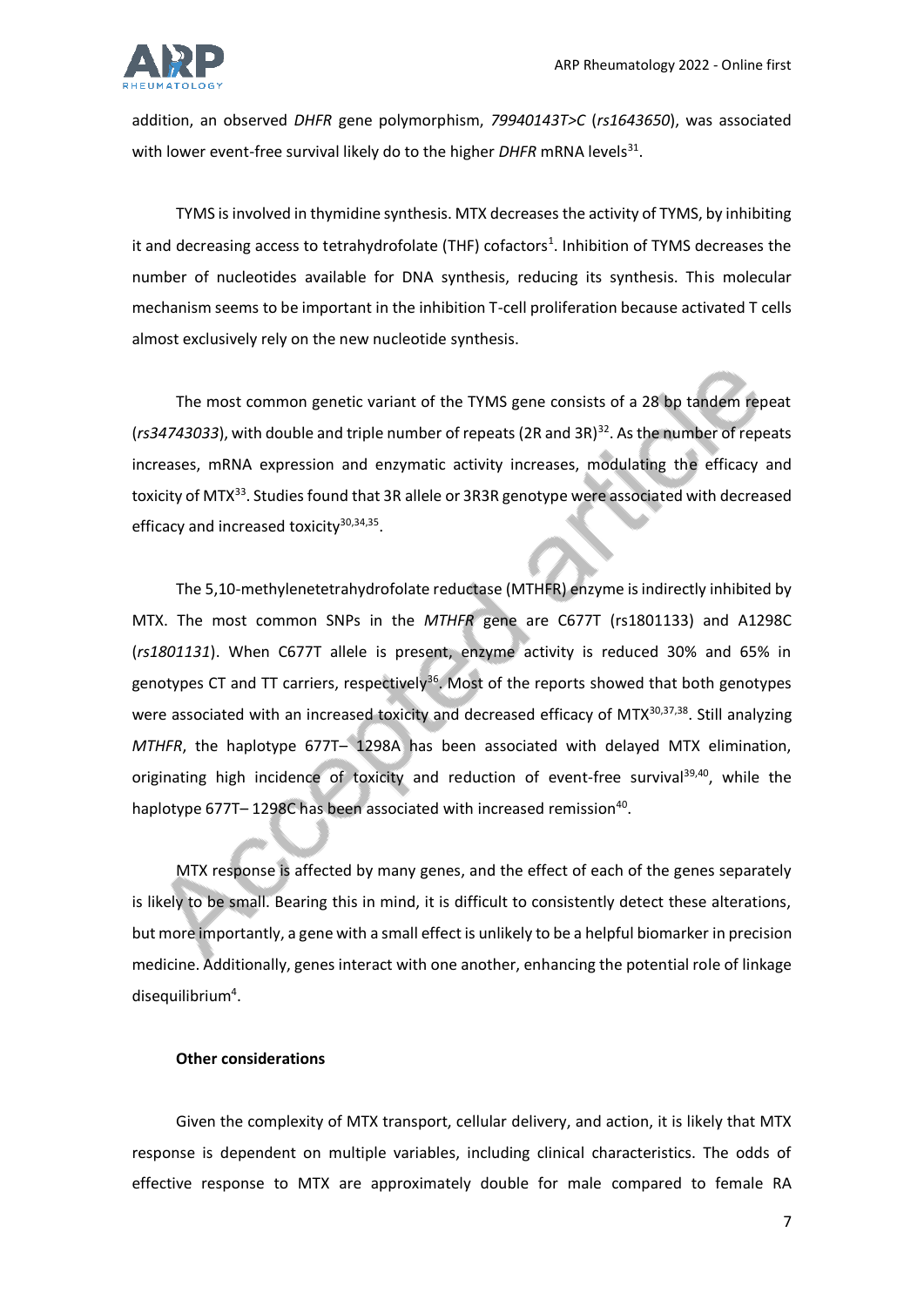

patients<sup>41,42,43</sup>. Lifestyle factors have also been investigated because they can actually be modified. Smoking is the best-established environmental risk factor for RA onset<sup>44,45</sup>. In a large study on patients with early RA, it was found that current smoking could predict MTX resistance, however past smokers did not differ from non-smokers in its response to MTX treatment<sup>46</sup>.

Because MTX is a folate derivative, it interferes with folate metabolism. Therefore, folic acid supplementation prevents MTX-induced liver toxicity and gastrointestinal side effects; at the same time, meta-analysis indicates that folic acid supplementation does not significantly change the efficacy of MTX, as demonstrated by Shea *et al.*, in 2013. It is recognizable that there is still a lack of studies examining association of other dietary components with MTX efficacy, although some potentials have been considered (pe. coffee)<sup>47</sup>.

### **Conclusion**

Several studies have demonstrated associations between multiple genetic polymorphisms and MTX therapy efficacy and ADRs in RA patients. However, to date, the data are often inconsistent. In the future, precision medicine or personalized pharmacotherapy, based on selected genotypes, could provide evidence-based indications for MTX, in individual patients. So far, the use of SNPs that may influence MTX pathways, in clinical practice, is controversial.

This shows the emerging need for a better gene characterization, using new technologies. Genes and/or ethnic origin added to behavioral determinants and other disease and patientrelated characteristics, should be considered to design a pharmacogenetics algorithm, that hopefully may add in therapeutical decisions in a near future<sup>47,48</sup>.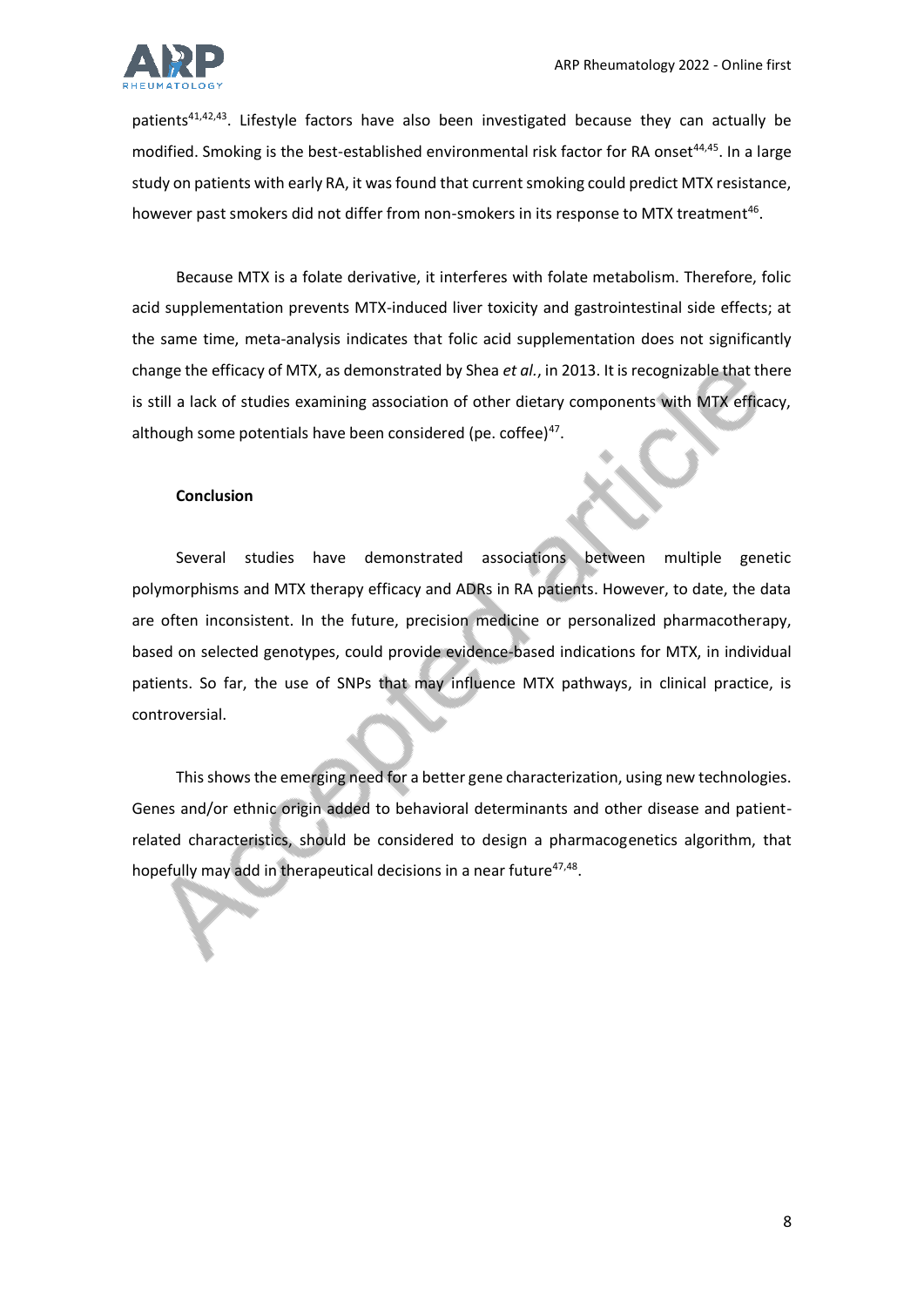

<u>and the contract of the contract of the contract of the contract of the contract of the contract of the contract of the contract of the contract of the contract of the contract of the contract of the contract of the contr</u>

**Table I.** SNPs implicated in the methotrexate cellular pathway (in order of appearance in the **Results** section).

| Gene              | <b>Position</b>                  | <b>Variation Type</b> | <b>SNP Reference</b> | <b>Alleles</b> | <b>Pathway</b> |
|-------------------|----------------------------------|-----------------------|----------------------|----------------|----------------|
| RFC <sub>1</sub>  | chr21:45537880 (GRCh38.p13)      | <b>SNP</b>            | rs1051266            | 80G>A          | Transporter    |
| ABCB1             | chr7:87509329 (GRCh38.p13)       | <b>SNP</b>            | rs1045642            | 3435 C/T       | Transporter    |
| ABCC <sub>2</sub> | chr10:99804058 (GRCh38.p13)      | <b>SNP</b>            | rs2273697            | 1249G>A        | Transporter    |
| <b>DHFR</b>       | chr5:80644324 (GRCh38.p13)       | <b>SNP</b>            | rs1643650            | 79940143T>C    | Folate         |
| <b>TYMS</b>       | chr18:657657-657730 (GRCh38.p13) | Indel                 | rs34743033           | 28 bp VNTR     | Folate         |
| <b>MTHFR</b>      | chr1:11796321 (GRCh38.p13)       | <b>SNP</b>            | rs1801133            | C677T          | Folate         |
|                   | chr1:11794419 (GRCh38.p13)       | <b>SNP</b>            | rs1801131            | A1298C         |                |

Chr – Chromosome; Indel – Insertion and deletion; rs – Reference SNP; G – Guanine; A – Alanine; C – Citosine; T – Thymine; VNTR - Variable number tandem repeat.

Acces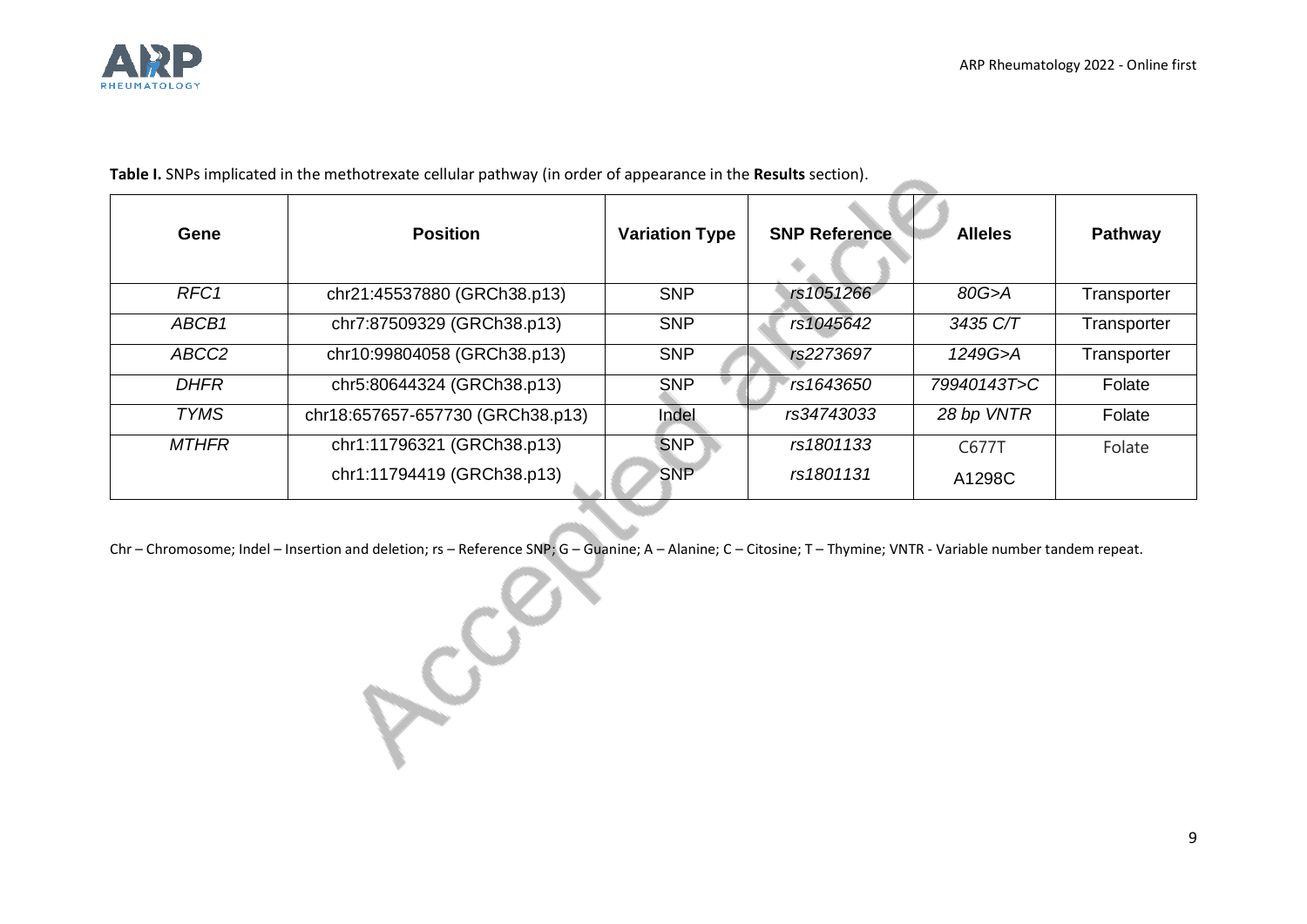

#### **References**

1 - Inoue K, Yuasa H. Molecular basis for pharmacokinetics and pharmacodynamics of methotrexate in rheumatoid arthritis therapy. Drug Metab Pharmacokinet. 2014;29: 12–9

2 - Kooloos WM, Huizinga TW, Guchelaar HJ, et al. Pharmacogenetics in treatment of rheumatoid arthritis. Curr Pharm Des. 2010;16(2):164-75.

3 - Malik F, Ranganathan P. Methotrexate pharmacogenetics in rheumatoid arthritis: a status report. Pharmacogenomics. 2013 Feb;14(3):305-14.

4 - Zhu H, Deng FY, Mo XB, et al. Pharmacogenetics and pharmacogenomics for rheumatoid arthritis responsiveness to methotrexate treatment: the 2013 update. Pharmacogenomics. 2014 Mar;15(4):551-66.

5 - Song GG, Bae SC, Lee YH. Association of the MTHFR C677T and A1298C polymorphisms with methotrexate toxicity in rheumatoid arthritis: a meta-analysis. Clin Rheumatol 2014; 33: 1715–1724.

6 – Lee YH, Song GG. Association of the ABCB1 C3435T polymorphism with responsiveness to and toxicity of DMARDs in rheumatoid arthritis A meta-analysis. Z Rheumatol, doi: 10.1007/s00393-00015-1618-x (2015).

7 - Romao VC, Lima A, Bernardes M, Canhao H, Fonseca JE. Three decades of low-dose methotrexate in rheumatoid arthritis: can we predict toxicity. Immunol Res 2014;60: 289–310.

8 - Malik F, Ranganathan P. Methotrexate pharmacogenetics in rheumatoid arthritis: a status report. Pharmacogenomics 2013;14:305–314.

9 - Salliot C, van der Heijde D. Long-term safety of methotrexate monotherapy in patients with rheumatoid arthritis: a systematic literature research. Ann Rheum Dis. 2009; 68:1100–4

10 - Alarcon GS, Tracy IC, Blackburn WD Jr. Methotrexate in rheumatoid arthritis. Toxic effects as the major factor in limiting long-term treatment. Arthritis Rheum. 1989; 32:671–6

11 - Machaj F, Rosik J, Szostak B, et al. The evolution in our understanding of the genetics of rheumatoid arthritis and the impact on novel drug discovery. Expert Opin on Drug Discov. 2020;15(1):85-99

12 - Kulier R, Kapp N, Gulmezoglu AM, Hofmeyr GJ, Cheng L, Campana A (2011) Medical methods for frst trimester abortion. Cochrane Database Syst Rev 2011: Cd002855.

13 - Tazoe Y et al. Reduced folate carrier 1 gene expression levels are correlated with methotrexate eficacy in Japanese patients with rheumatoid arthritis. Drug Metab Pharmacokinet 2015;30:227–230.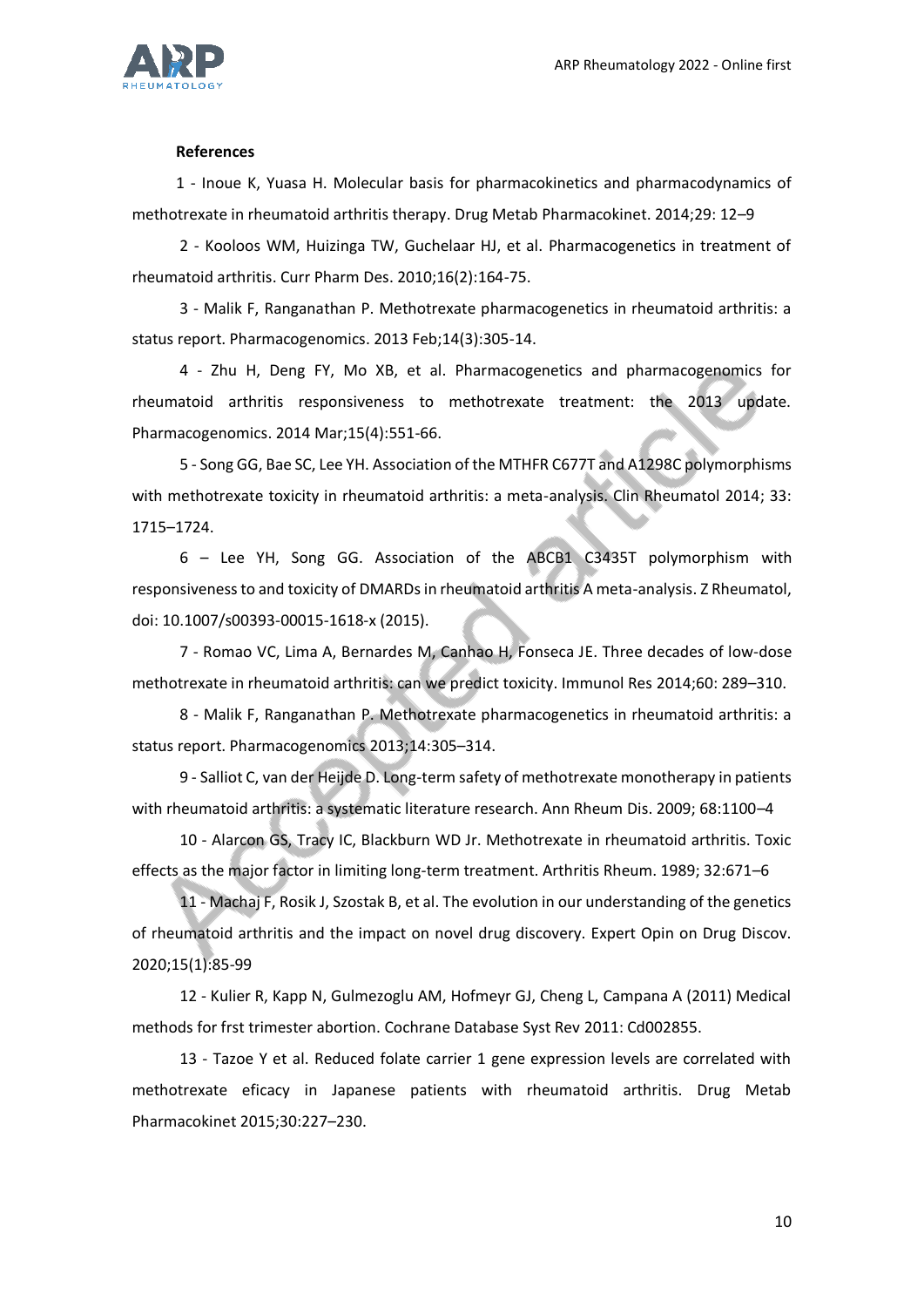

14 - Muralidharan N, Mariaselvam CM, Negi VS. Reduced folate carrier-1 80G> A gene polymorphism is not associated with methotrexate treatment response in South Indian Tamils with rheumatoid arthritis. Clin Rheumatol 2016;35:879–885.

15 - Zhang LL, Yang S, Wei W, et al. Genetic polymorphisms affect efficacy and adverse drug reactions of DMARDs in rheumatoid arthritis. Pharmacogenet Genomics. 2014 Nov;24(11):531-8.

16 - Hayashi H, Fujimaki C, Daimon T, et al. Genetic polymorphisms in folate pathway enzymes as a possible marker for predicting the outcome of methotrexate therapy in Japanese patients with rheumatoid arthritis. J Clin Pharm Ther. 2009 Jun;34(3):355-61.

17 - Hayashi H, Tazoe Y, Tsuboi S, et al. A single nucleotide polymorphism of reduced folate carrier 1 predicts methotrexate efficacy in Japanese patients with rheumatoid arthritis. Drug Metab Pharmacokinet. 2013;28(2):164-8.

18 - Bohanec Grabar P, Leandro-Garcia LJ, Inglada-Perez L, et al. Genetic variation in the SLC19A1 gene and methotrexate toxicity in rheumatoid arthritis patients. Pharmacogenomics. 2012 Nov;13(14):1583-94.

19 - Lima A, Bernardes M, Sousa H, et al. SLC19A1 80G allele as a biomarker of methotrexaterelated gastrointestinal toxicity in Portuguese rheumatoid arthritis patients. Pharmacogenomics. 2014 Apr;15 (6):807-20

20 - Lima A, Bernardes M, Azevedo R, et al. SLC19A1, SLC46A1 and SLCO1B1 polymorphisms as predictors of methotrexate-related toxicity in Portuguese rheumatoid arthritis patients. Toxicol Sci. 2014 Nov;142(1):196-209

21 – Kung TN, Dennis J, Ma Y, et al. RFC1 80G>A is a genetic determinant of methotrexate efficacy in rheumatoid arthritis: a human genome epidemiologic review and meta-analysis of observational studies. Arthritis Rheumatol. 2014 May;66(5):1111-20.

22 - Li X, Hu M, Li W, et al. The association between reduced folate carrier-1 gene 80G/A polymorphism and methotrexate efficacy or methotrexate related-toxicity in rheumatoid arthritis: A meta-analysis. Int Immunopharmacol. 2016 Sep; 38:8-15.

23 - Qiu Q, Huang J, Lin Y, et al. Polymorphisms and pharmacogenomics for the toxicity of methotrexate monotherapy in patients with rheumatoid arthritis: A systematic review and meta-analysis. Medicine (Baltimore). 2017 Mar;96(11): e6337

24 - Takatori, R. et al. ABCB1 C3435T polymorphism influences methotrexate sensitivity in rheumatoid arthritis patients. Clin Exp Rheumatol 2006;24:546–554.

25 - Ranganathan P, Culverhouse R, Marsh S, Mody A, Scott-Horton TJ, Brasington R, et al. Methotrexate (MTX) pathway gene polymorphisms and their effects on MTX toxicity in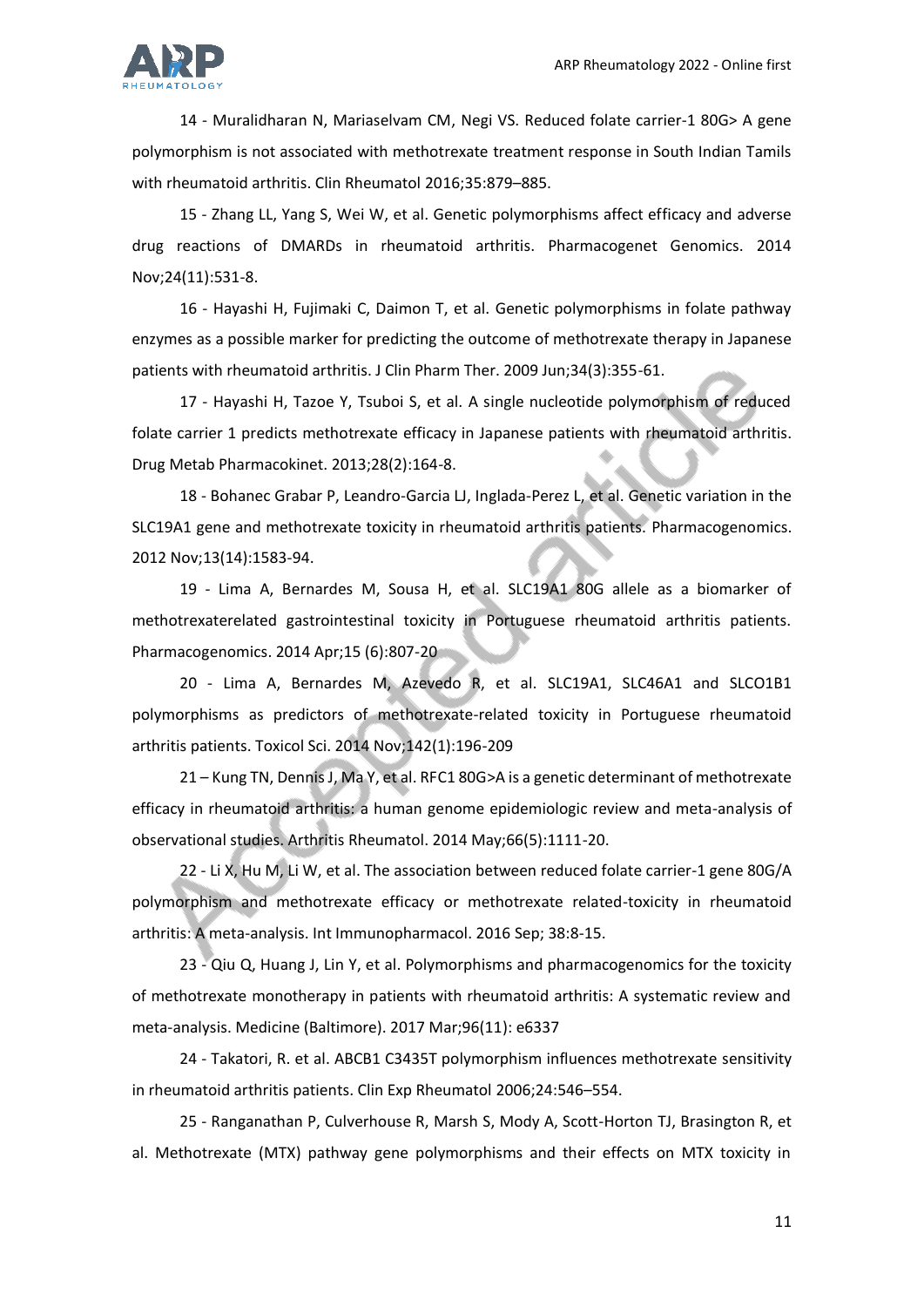

Caucasian and African American patients with rheumatoid arthritis. J Rheumatol. 2008; 35:572-

9

26 - Giletti A, Esperon, P. Genetic markers in methotrexate treatments. The Pharmacogenomics Journal.

27 - Chan ESL, Cronstein BN. Mechanisms of action of methotrexate. Bull Hosp Jt Dis. 2013;71(Suppl 1): S5–8.

28 - Van der Straaten RJHM, Wessels JA, de Vries-Bouwstra JK, Goekoop-Ruiterman YP, Allaart CF, Bogaartz J, et al. Exploratory analysis of four polymorphisms in human GGH and FPGS genes and their effect in methotrexate-treated rheumatoid arthritis patients. Pharmacogenomics. 2007; 8:141–50.

29 - Chaabane S, Marzouk S, Akrout R, Hamad MB, Achour Y, Rebai A, et al. Genetic determinants of methotrexate toxicity in Tunisian patients with rheumatoid arthritis: a study of polymorphisms involved in the MTX metabolic pathway. Eur J Drug Metab Pharmacokinet. 2016; 41:385–93.

30 - Dulucq S, St-Onge G, Gagné V, Ansari M, Sinnett D, Labuda D, et al. DNA variants in the dihydrofolate reductase gene and outcome in childhood ALL. Blood. 2008; 111:3692–700.

31 - Salazar J, Moya P, Altés A, Díaz-Torné C, Casademont J, Cerdà-Gabaroi, et al. Polymorphisms in genes involved in the mechanism of action of methotrexate: are they associated with outcome in rheumatoid arthritis patients? Pharmacogenomics, 2014; 15(8), 1079–1090

32 - Owen SA, Hider SL, Martin P, Bruce IN, Barton A, Thomson W. Genetic polymorphisms in key methotrexate pathway genes are associated with response to treatment in rheumatoid arthritis patients. Pharm J. 2013; 13:227–34.

33 - Jenko B, Lusa L, Tomsic M, Praprotnik S, Dolzan V. Clinical– pharmacogenetic predictive models for MTX discontinuation due to adverse events in rheumatoid arthritis. Pharm J. 2016; 17:412–8.

34 - Campalani E, Arenas M, Marinaki AM, Lewis CM, Barker JN, Smith CH. Polymorphisms in folate, pyrimidine, and purine metabolism are associated with efficacy and toxicity of methotrexate in psoriasis. J Invest Dermatol. 2007; 127:1860–7.

35 - Frosst P, Blom HJ, Milos R, Goyette P, Sheppard CA, Matthews RG, et al. A candidate genetic risk factor for vascular disease: a common mutation in methylenetetrahydrofolate reductase. Nat Genet. 1995; 10:111–3.

36 - Dervieux T, Greenstein N, Kremer J. Pharmacogenomic and metabolic biomarkers in the folate pathway and their association with methotrexate effects during dosage escalation in rheumatoid arthritis. Arthritis Rheumatol. 2006; 54:3095–103.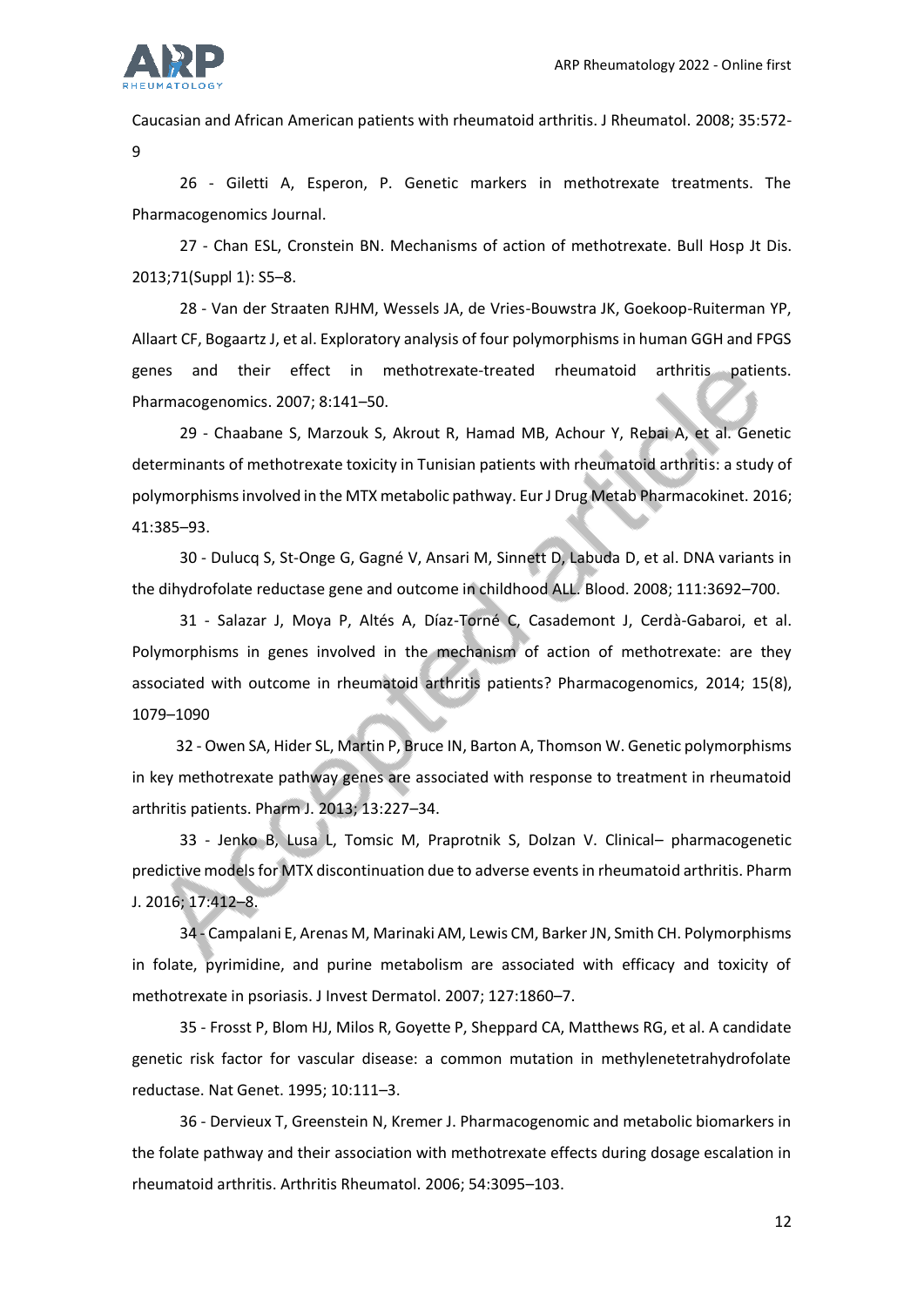

37 - Świerkot J, Ślęzak R, Karpiński P, Pawłowska J, Noga L, Szechiński J, et al. Associations between single-nucleotide polymorphisms of RFC-1, GGH, MTHFR, TYMS, and TCII genes and the efficacy and toxicity of methotrexate treatment in patients with rheumatoid arthritis. Polskie Archiwum Medycyny Wewnętrznej. 2015; 125:152–61.

38 - Hughes LB, Beasley TM, Patel H, Tiwari HK, Morgan SL, Baggott JE, et al. Racial or ethnic differences in allele frequencies of single-nucleotide polymorphisms in the methylenetetrahydrofolate reductase gene and their influence on response to methotrexate in rheumatoid arthritis. Ann Rheum Dis. 2006; 65:1213–8.

39 - Kooloos WM, Wessels JAM, Van Der Kooij SM, Allaart CF, Huizinga TWJ, Guchelaar HJ. Optimisation of the clinical pharmacogenetic model to predict methotrexate treatment response: the influence of the number of haplotypes of MTHFR 1298A–677C alleles on probability to respond. Ann Rheum Dis. 2009; 68:1371.

40 - Yang L, Hu X, Xu L. Impact of methylenetetrahydrofolate reductase (MTHFR) polymorphisms on methotrexate-induced toxicities in acute lymphoblastic leukemia: a metaanalysis. Tumor Biol. 2012; 33:1445–54.

41 - Saevarsdottir S. Predictors of response to methotrexate in early DMARD naive rheumatoid arthritis: results from the initial open-label phase of the SWEFOT trial. Ann Rheum Dis 70:469–475.

42 - Wessels JA. A clinical pharmacogenetic model to predict the efcacy of methotrexate monotherapy in recent-onset rheumatoid arthritis. Arthritis Rheum 56:1765–1775.

43 - Wevers-de Boer K. Remission induction therapy with methotrexate and prednisone in patients with early rheumatoid and undiferentiated arthritis (the IMPROVED study). Ann Rheum Dis 71:1472–1477.

44 - Boissier MC, Semerano L, Challal S, Saidenberg-Kermanac'h N, Falgarone G. Rheumatoid arthritis: from autoimmunity to synovitis and joint destruction. J Autoimmun 39:222–228.

45 - McInnes IB, Schett G. The pathogenesis of rheumatoid arthritis. N Engl J Med 365:2205–2219.

46 - Saevarsdottir S. Patients with early rheumatoid arthritis who smoke are less likely to respond to treatment with methotrexate and tumor necrosis factor inhibitors: observations from the Epidemiological Investigation of Rheumatoid Arthritis and the Swedish Rheumatology Register cohorts. Arthritis Rheum 63:26–36.

47 - Emad A, Cairns J, Kalari KR, Wang L, Sinha S. Knowledgeguided gene prioritization reveals new insights into the mechanisms of chemoresistance. Genome Biol. 2017; 18:153.